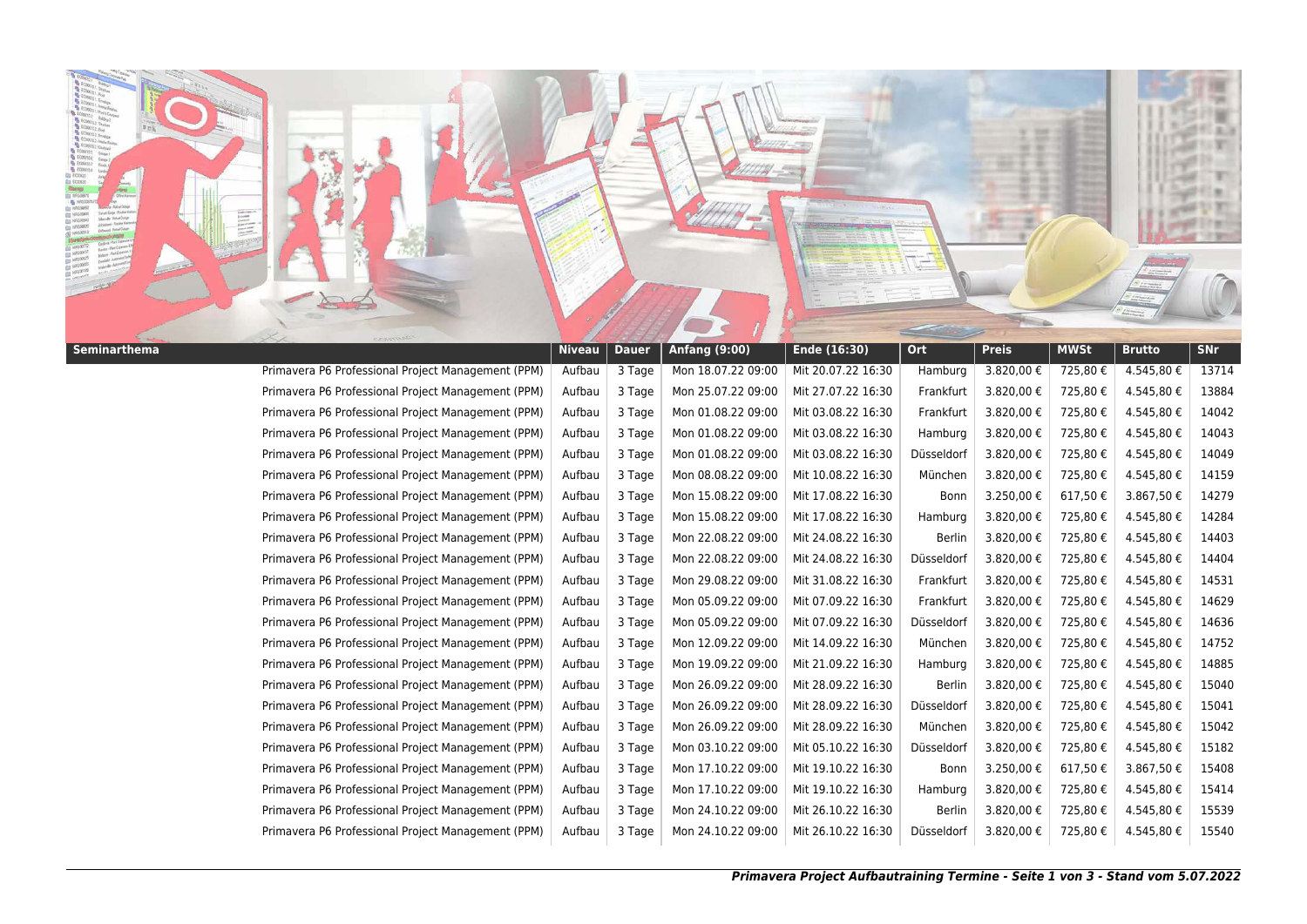| <b>Seminarthema</b> |                                                    | <b>Niveau</b> | <b>Dauer</b> | <b>Anfang (9:00)</b> | Ende (16:30)       | Ort           | <b>Preis</b> | <b>MWSt</b> | <b>Brutto</b> | <b>SNr</b> |
|---------------------|----------------------------------------------------|---------------|--------------|----------------------|--------------------|---------------|--------------|-------------|---------------|------------|
|                     | Primavera P6 Professional Project Management (PPM) | Aufbau        | 3 Tage       | Mon 24.10.22 09:00   | Mit 26.10.22 16:30 | München       | 3.820,00 €   | 725,80€     | 4.545,80 €    | 15541      |
|                     | Primavera P6 Professional Project Management (PPM) | Aufbau        | 3 Tage       | Mon 07.11.22 09:00   | Mit 09.11.22 16:30 | Düsseldorf    | 3.820,00 €   | 725,80€     | 4.545,80 €    | 15788      |
|                     | Primavera P6 Professional Project Management (PPM) | Aufbau        | 3 Tage       | Mon 14.11.22 09:00   | Mit 16.11.22 16:30 | München       | 3.820,00 €   | 725,80€     | 4.545,80 €    | 15909      |
|                     | Primavera P6 Professional Project Management (PPM) | Aufbau        | 3 Tage       | Mon 21.11.22 09:00   | Mit 23.11.22 16:30 | Hamburg       | 3.820,00 €   | 725,80 €    | 4.545,80€     | 16035      |
|                     | Primavera P6 Professional Project Management (PPM) | Aufbau        | 3 Tage       | Mon 28.11.22 09:00   | Mit 30.11.22 16:30 | Berlin        | 3.820,00 €   | 725,80€     | 4.545,80 €    | 16207      |
|                     | Primavera P6 Professional Project Management (PPM) | Aufbau        | 3 Tage       | Mon 28.11.22 09:00   | Mit 30.11.22 16:30 | Düsseldorf    | 3.820,00€    | 725,80€     | 4.545,80€     | 16208      |
|                     | Primavera P6 Professional Project Management (PPM) | Aufbau        | 3 Tage       | Mon 28.11.22 09:00   | Mit 30.11.22 16:30 | München       | 3.820,00€    | 725,80 €    | 4.545,80 €    | 16209      |
|                     | Primavera P6 Professional Project Management (PPM) | Aufbau        | 3 Tage       | Mon 28.11.22 09:00   | Mit 30.11.22 16:30 | Frankfurt     | 3.820,00€    | 725,80€     | 4.545,80 €    | 16216      |
|                     | Primavera P6 Professional Project Management (PPM) | Aufbau        | 3 Tage       | Mon 05.12.22 09:00   | Mit 07.12.22 16:30 | Düsseldorf    | 3.820,00€    | 725,80 €    | 4.545,80€     | 16347      |
|                     | Primavera P6 Professional Project Management (PPM) | Aufbau        | 3 Tage       | Mon 12.12.22 09:00   | Mit 14.12.22 16:30 | München       | 3.820,00€    | 725,80€     | 4.545,80 €    | 16459      |
|                     | Primavera P6 Professional Project Management (PPM) | Aufbau        | 3 Tage       | Mon 19.12.22 09:00   | Mit 21.12.22 16:30 | Bonn          | 3.250,00€    | 617,50€     | 3.867,50€     | 16585      |
|                     | Primavera P6 Professional Project Management (PPM) | Aufbau        | 3 Tage       | Mon 19.12.22 09:00   | Mit 21.12.22 16:30 | Hamburg       | 3.820,00 €   | 725,80€     | 4.545,80 €    | 16591      |
|                     | Primavera P6 Professional Project Management (PPM) | Aufbau        | 3 Tage       | Mon 26.12.22 09:00   | Mit 28.12.22 16:30 | Frankfurt     | 3.820,00 €   | 725,80€     | 4.545,80 €    | 16731      |
|                     | Primavera P6 Professional Project Management (PPM) | Aufbau        | 3 Tage       | Mon 02.01.23 09:00   | Mit 04.01.23 16:30 | Frankfurt     | 3.820,00 €   | 725,80€     | 4.545,80 €    | 16855      |
|                     | Primavera P6 Professional Project Management (PPM) | Aufbau        | 3 Tage       | Mon 02.01.23 09:00   | Mit 04.01.23 16:30 | Düsseldorf    | 3.820,00 €   | 725,80€     | 4.545,80 €    | 16861      |
|                     | Primavera P6 Professional Project Management (PPM) | Aufbau        | 3 Tage       | Mon 16.01.23 09:00   | Mit 18.01.23 16:30 | Bonn          | 3.250,00 €   | 617,50€     | 3.867,50 €    | 17092      |
|                     | Primavera P6 Professional Project Management (PPM) | Aufbau        | 3 Tage       | Mon 16.01.23 09:00   | Mit 18.01.23 16:30 | Hamburg       | 3.820,00 €   | 725,80€     | 4.545,80 €    | 17098      |
|                     | Primavera P6 Professional Project Management (PPM) | Aufbau        | 3 Tage       | Mon 23.01.23 09:00   | Mit 25.01.23 16:30 | Berlin        | 3.820,00€    | 725,80€     | 4.545,80 €    | 17223      |
|                     | Primavera P6 Professional Project Management (PPM) | Aufbau        | 3 Tage       | Mon 23.01.23 09:00   | Mit 25.01.23 16:30 | Düsseldorf    | 3.820,00€    | 725,80€     | 4.545,80 €    | 17224      |
|                     | Primavera P6 Professional Project Management (PPM) | Aufbau        | 3 Tage       | Mon 30.01.23 09:00   | Mit 01.02.23 16:30 | Frankfurt     | 3.820,00€    | 725,80€     | 4.545,80 €    | 17364      |
|                     | Primavera P6 Professional Project Management (PPM) | Aufbau        | 3 Tage       | Mon 06.02.23 09:00   | Mit 08.02.23 16:30 | Frankfurt     | 3.820,00€    | 725,80€     | 4.545,80€     | 17466      |
|                     | Primavera P6 Professional Project Management (PPM) | Aufbau        | 3 Tage       | Mon 06.02.23 09:00   | Mit 08.02.23 16:30 | Hamburg       | 3.820,00€    | 725,80€     | 4.545,80 €    | 17467      |
|                     | Primavera P6 Professional Project Management (PPM) | Aufbau        | 3 Tage       | Mon 06.02.23 09:00   | Mit 08.02.23 16:30 | Düsseldorf    | 3.820,00€    | 725,80€     | 4.545,80 €    | 17472      |
|                     | Primavera P6 Professional Project Management (PPM) | Aufbau        | 3 Tage       | Mon 13.02.23 09:00   | Mit 15.02.23 16:30 | München       | 3.820,00€    | 725,80€     | 4.545,80 €    | 17598      |
|                     | Primavera P6 Professional Project Management (PPM) | Aufbau        | 3 Tage       | Mon 20.02.23 09:00   | Mit 22.02.23 16:30 | Bonn          | 3.250,00€    | 617,50€     | 3.867,50€     | 17720      |
|                     | Primavera P6 Professional Project Management (PPM) | Aufbau        | 3 Tage       | Mon 20.02.23 09:00   | Mit 22.02.23 16:30 | Hamburg       | 3.820,00 €   | 725,80€     | 4.545,80 €    | 17726      |
|                     | Primavera P6 Professional Project Management (PPM) | Aufbau        | 3 Tage       | Mon 27.02.23 09:00   | Mit 01.03.23 16:30 | München       | 3.820,00€    | 725,80€     | 4.545,80 €    | 17910      |
|                     | Primavera P6 Professional Project Management (PPM) | Aufbau        | 3 Tage       | Mon 06.03.23 09:00   | Mit 08.03.23 16:30 | Frankfurt     | 3.820,00€    | 725,80€     | 4.545,80 €    | 18046      |
|                     | Primavera P6 Professional Project Management (PPM) | Aufbau        | 3 Tage       | Mon 06.03.23 09:00   | Mit 08.03.23 16:30 | Hamburg       | 3.820,00€    | 725,80€     | 4.545,80€     | 18047      |
|                     | Primavera P6 Professional Project Management (PPM) | Aufbau        | 3 Tage       | Mon 06.03.23 09:00   | Mit 08.03.23 16:30 | Düsseldorf    | 3.820,00 €   | 725,80€     | 4.545,80 €    | 18053      |
|                     | Primavera P6 Professional Project Management (PPM) | Aufbau        | 3 Tage       | Mon 13.03.23 09:00   | Mit 15.03.23 16:30 | München       | 3.820,00 €   | 725,80€     | 4.545,80€     | 18180      |
|                     | Primavera P6 Professional Project Management (PPM) | Aufbau        | 3 Tage       | Mon 20.03.23 09:00   | Mit 22.03.23 16:30 | Bonn          | 3.250,00€    | 617,50€     | 3.867,50€     | 18302      |
|                     | Primavera P6 Professional Project Management (PPM) | Aufbau        | 3 Tage       | Mon 27.03.23 09:00   | Mit 29.03.23 16:30 | <b>Berlin</b> | 3.820,00 €   | 725,80 €    | 4.545,80 €    | 18463      |
|                     | Primavera P6 Professional Project Management (PPM) | Aufbau        | 3 Tage       | Mon 27.03.23 09:00   | Mit 29.03.23 16:30 | Düsseldorf    | 3.820,00 €   | 725,80€     | 4.545,80 €    | 18464      |
|                     | Primavera P6 Professional Project Management (PPM) | Aufbau        | 3 Tage       | Mon 27.03.23 09:00   | Mit 29.03.23 16:30 | München       | 3.820,00 €   | 725,80 €    | 4.545,80 €    | 18465      |
|                     | Primavera P6 Professional Project Management (PPM) | Aufbau        | 3 Tage       | Mon 27.03.23 09:00   | Mit 29.03.23 16:30 | Frankfurt     | 3.820,00 €   | 725,80 €    | 4.545,80 €    | 18473      |